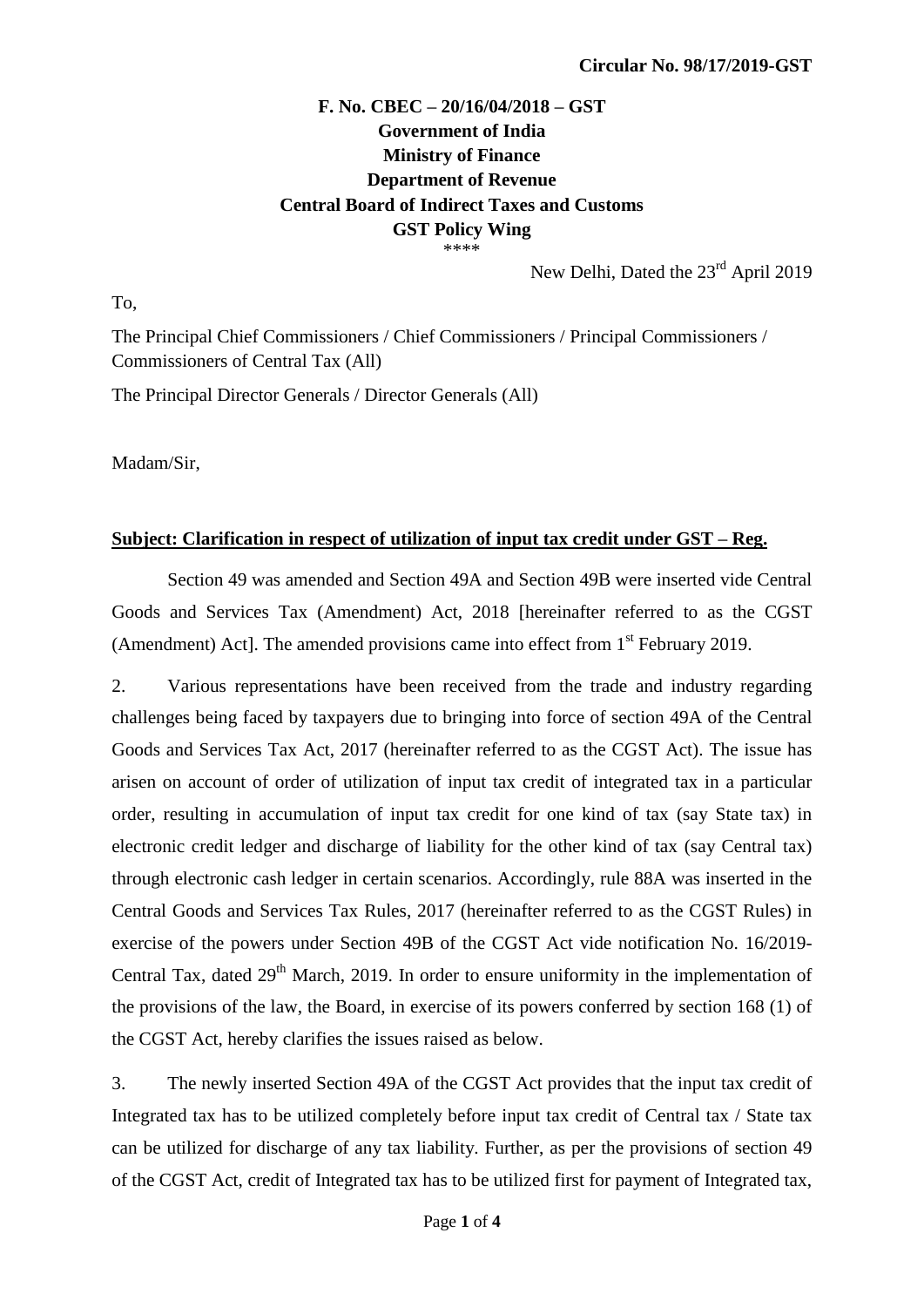then Central tax and then State tax in that order mandatorily. This led to a situation, in certain cases, where a taxpayer has to discharge his tax liability on account of one type of tax (say State tax) through electronic cash ledger, while the input tax credit on account of other type of tax (say Central tax) remains un-utilized in electronic credit ledger.

4. The newly inserted rule 88A in the CGST Rules allows utilization of input tax credit of Integrated tax towards the payment of Central tax and State tax, or as the case may be, Union territory tax, in any order subject to the condition that the entire input tax credit on account of Integrated tax is completely exhausted first before the input tax credit on account of Central tax or State / Union territory tax can be utilized. It is clarified that after the insertion of the said rule, the order of utilization of input tax credit will be as per the order (of numerals) given below:

| <b>Input tax</b>                                                                           | <b>Output liability</b> | <b>Output liability</b>                     | <b>Output liability on account</b> |  |  |  |  |
|--------------------------------------------------------------------------------------------|-------------------------|---------------------------------------------|------------------------------------|--|--|--|--|
| <b>Credit on</b>                                                                           | on account of           | on account of                               | of State tax / Union               |  |  |  |  |
| account of                                                                                 | <b>Integrated tax</b>   | <b>Central tax</b>                          | <b>Territory tax</b>               |  |  |  |  |
| <b>Integrated tax</b>                                                                      | (1)                     | $(II)$ – In any order and in any proportion |                                    |  |  |  |  |
| (III) Input tax Credit on account of Integrated tax to be completely exhausted mandatorily |                         |                                             |                                    |  |  |  |  |
| <b>Central tax</b>                                                                         | (V)                     | (IV)                                        | Not permitted                      |  |  |  |  |
| State tax /<br><b>Union</b>                                                                | (VII)                   | Not permitted                               | (VI)                               |  |  |  |  |
| <b>Territory tax</b>                                                                       |                         |                                             |                                    |  |  |  |  |

5. The following illustration would further amplify the impact of newly inserted rule 88A of the CGST Rules:

Illustration:

## **Amount of Input tax Credit available and output liability under different tax heads**

| <b>Head</b>                            | <b>Output Liability</b> | <b>Input tax Credit</b> |
|----------------------------------------|-------------------------|-------------------------|
| <b>Integrated tax</b>                  | 1000                    | 1300                    |
| <b>Central tax</b>                     | 300                     | <b>200</b>              |
| <b>State tax / Union Territory tax</b> | 300                     | 200                     |
| <b>Total</b>                           | 1600                    | 1700                    |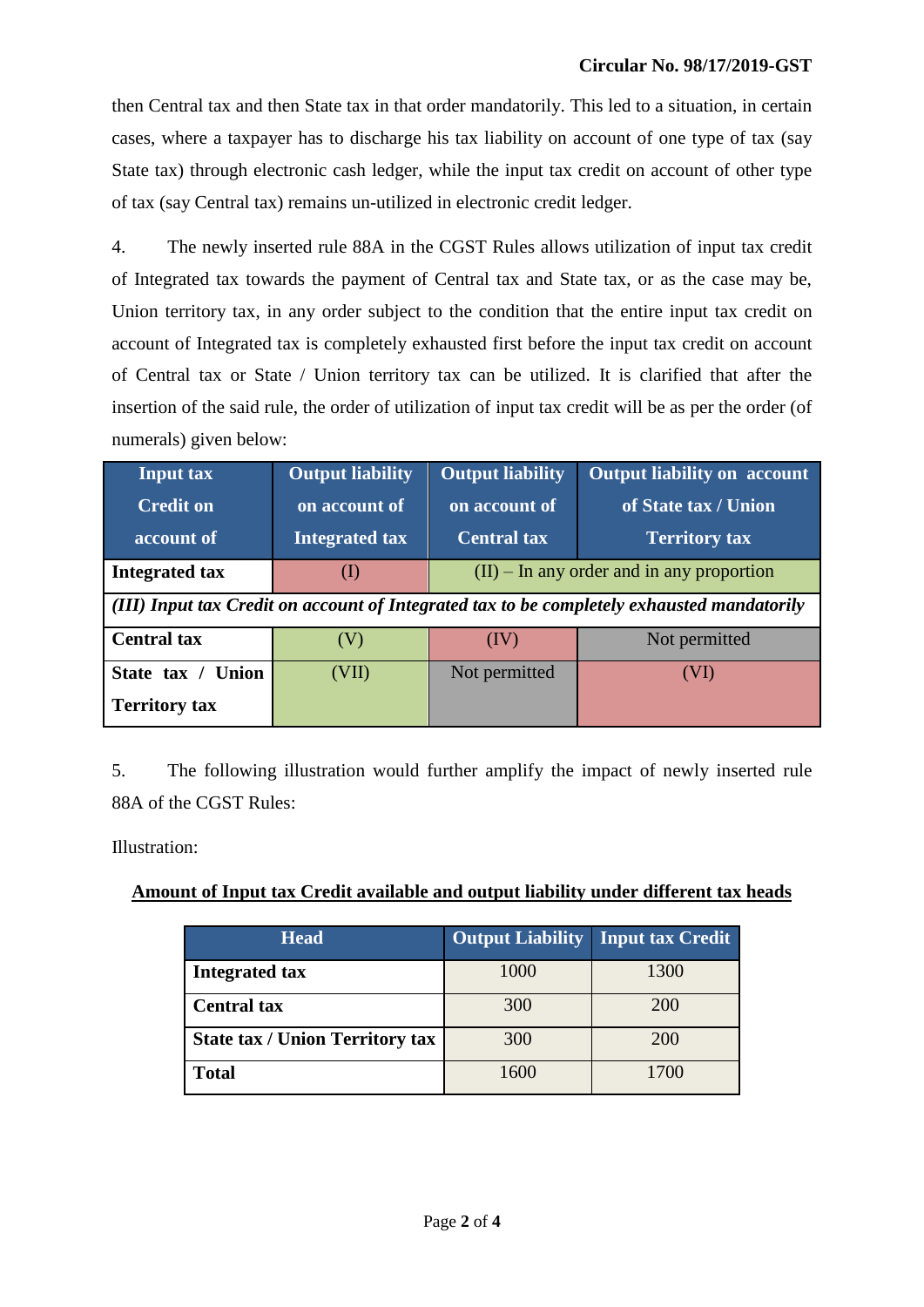| <b>Input tax</b>                                                            | <b>Discharge of</b>   | <b>Discharge of</b> | <b>Discharge of output</b> | <b>Balance of</b> |  |  |
|-----------------------------------------------------------------------------|-----------------------|---------------------|----------------------------|-------------------|--|--|
| <b>Credit on</b>                                                            | output liability      | output liability    | liability on account       | <b>Input Tax</b>  |  |  |
| account of                                                                  | on account of         | on account of       | of State tax / Union       | <b>Credit</b>     |  |  |
|                                                                             | <b>Integrated tax</b> | <b>Central tax</b>  | <b>Territory tax</b>       |                   |  |  |
| <b>Integrated tax</b>                                                       | 1000                  | 200                 | 100                        | $\overline{0}$    |  |  |
| Input tax Credit on account of Integrated tax has been completely exhausted |                       |                     |                            |                   |  |  |
| <b>Central tax</b>                                                          | $\Omega$              | 100                 |                            | 100               |  |  |
| <b>State</b><br>tax                                                         | $\Omega$              |                     | 200                        | $\theta$          |  |  |
| <b>Union</b>                                                                |                       |                     |                            |                   |  |  |
| territory tax                                                               |                       |                     |                            |                   |  |  |
| <b>Total</b>                                                                | 1000                  | 300                 | 300                        | 100               |  |  |

Option 1:

Option 2:

| <b>Input tax</b>                                                            | <b>Discharge of</b>   | <b>Discharge of</b> | <b>Discharge of output</b> | <b>Balance of</b> |  |  |
|-----------------------------------------------------------------------------|-----------------------|---------------------|----------------------------|-------------------|--|--|
| <b>Credit on</b>                                                            | output liability      | output liability    | liability on account       | <b>Input Tax</b>  |  |  |
| account of                                                                  | on account of         | on account of       | of State tax / Union       | <b>Credit</b>     |  |  |
|                                                                             | <b>Integrated tax</b> | <b>Central tax</b>  | <b>Territory tax</b>       |                   |  |  |
| <b>Integrated tax</b>                                                       | 1000                  | 100                 | 200                        | $\Omega$          |  |  |
| Input tax Credit on account of Integrated tax has been completely exhausted |                       |                     |                            |                   |  |  |
| <b>Central tax</b>                                                          | $\Omega$              | 200                 |                            | $\Omega$          |  |  |
| <b>State</b><br>tax                                                         | $\Omega$              |                     | 100                        | 100               |  |  |
| <b>Union</b>                                                                |                       |                     |                            |                   |  |  |
| territory tax                                                               |                       |                     |                            |                   |  |  |
| <b>Total</b>                                                                | 1000                  | 300                 | 300                        | 100               |  |  |

6. Presently, the common portal supports the order of utilization of input tax credit in accordance with the provisions before implementation of the provisions of the CGST (Amendment) Act i.e. pre-insertion of Section 49A and Section 49B of the CGST Act. Therefore, till the new order of utilization as per newly inserted Rule 88A of the CGST Rules is implemented on the common portal, taxpayers may continue to utilize their input tax credit as per the functionality available on the common portal.